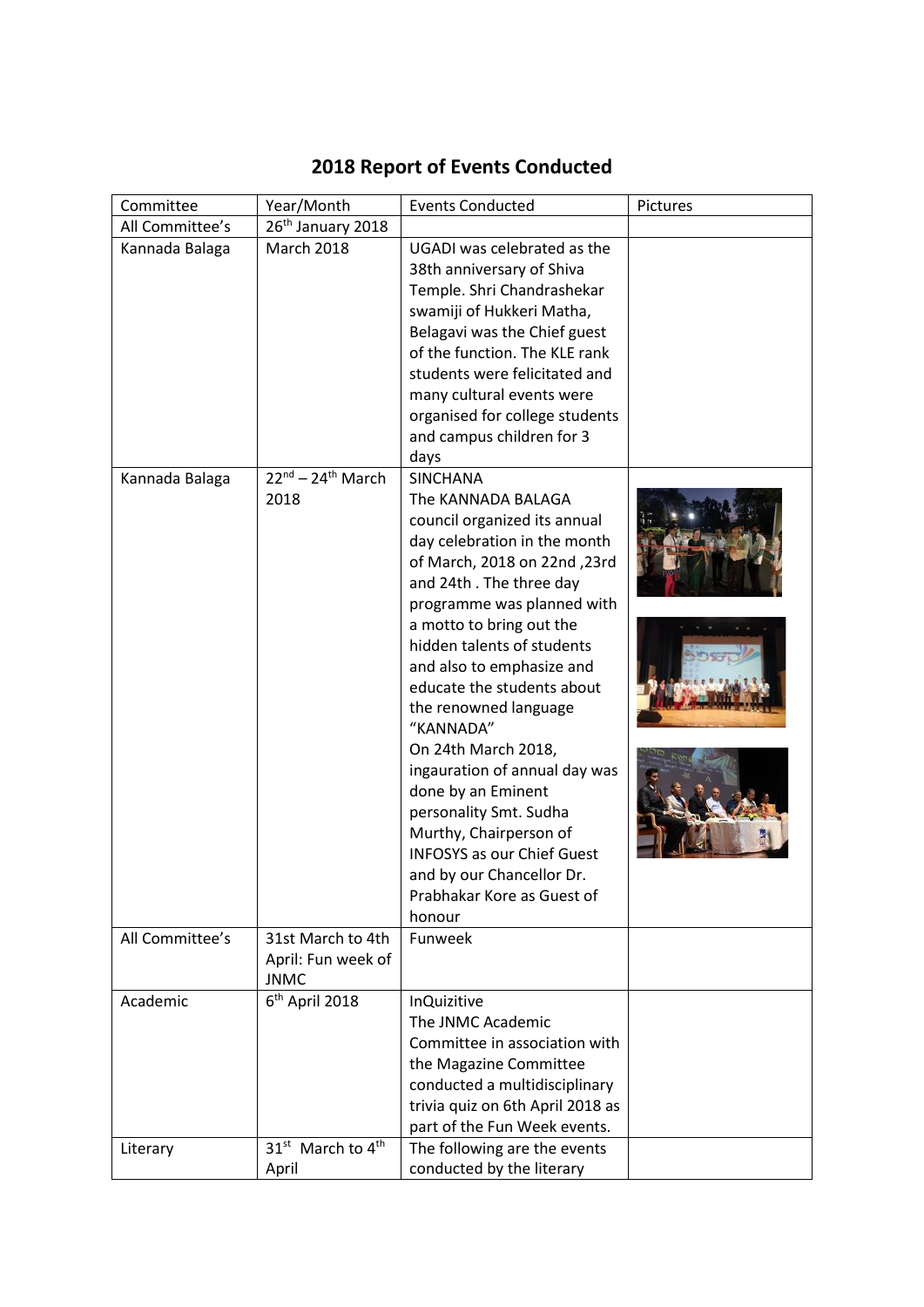|                 |                                                    | committee with tons of<br>participants Debate, JAM,<br>Poets Quill, Telepathic<br>Penmanship & Literary<br>Marathon                                                                                                                                                                                        |  |
|-----------------|----------------------------------------------------|------------------------------------------------------------------------------------------------------------------------------------------------------------------------------------------------------------------------------------------------------------------------------------------------------------|--|
| Cultural        | 31 <sup>st</sup> March to 6 <sup>th</sup><br>April | It conducted Dumb Charades,<br>Singing, Dancing, Acting<br>events.<br>Conducted Zumba Night for<br>students                                                                                                                                                                                                |  |
| Sports          | $31^{st}$ March - $4^{th}$<br>April                | The Sports Committee<br>conducted, the following<br>events: Street Cricket<br>Futsal<br>Slow cycling<br>Triathlon<br>Lagori<br>Halfcourt basketball<br><b>Ultimate Frisbee</b>                                                                                                                             |  |
| All committee's | 6 <sup>th</sup> April 2018                         | Talent Day For batch of 2017-<br>18 MBBS 1st Phase                                                                                                                                                                                                                                                         |  |
| All Committee's | 3rd May 2018                                       | Annual Day                                                                                                                                                                                                                                                                                                 |  |
| Kannada Balaga  | 18 <sup>th</sup> April 2018                        | BASAVA JAYANTHI was<br>celebrated on 18th April<br>2018. Large number of<br>students and teachers<br>gathered for the function. A<br>procession was held with the<br>tableau depicting AIKYA<br>MANTAPA of BASAVANNA<br>which was appreciated by the<br>citizens of Belagavi.                              |  |
| All Committee's | 15 <sup>th</sup> August 2018                       | 72nd Independence day of<br>India, JNMC organised a flag<br>hoisting ceremony. It was<br>addressed by Vice chancellor-<br>Dr.V.A.Saoji, Registrar-<br>Dr.V.D.Patil, Principal-<br>Dr.N.S.Mahantashetti                                                                                                     |  |
| Kannada Balaga  | 6 <sup>th</sup> September<br>2018                  | On the occasion of Teacher's<br>day, Kannada Balaga<br>organized SAPTHARISHI Pooja<br>which was graced by the<br>presence of our Hon'ble Vice-<br>Chancellor Dr. Vivek.A. Saoji<br>On 6th September 2018 the<br>formal function of the<br>teachers' day was organised.<br>Prof Dr. S K Joshi, Principal of |  |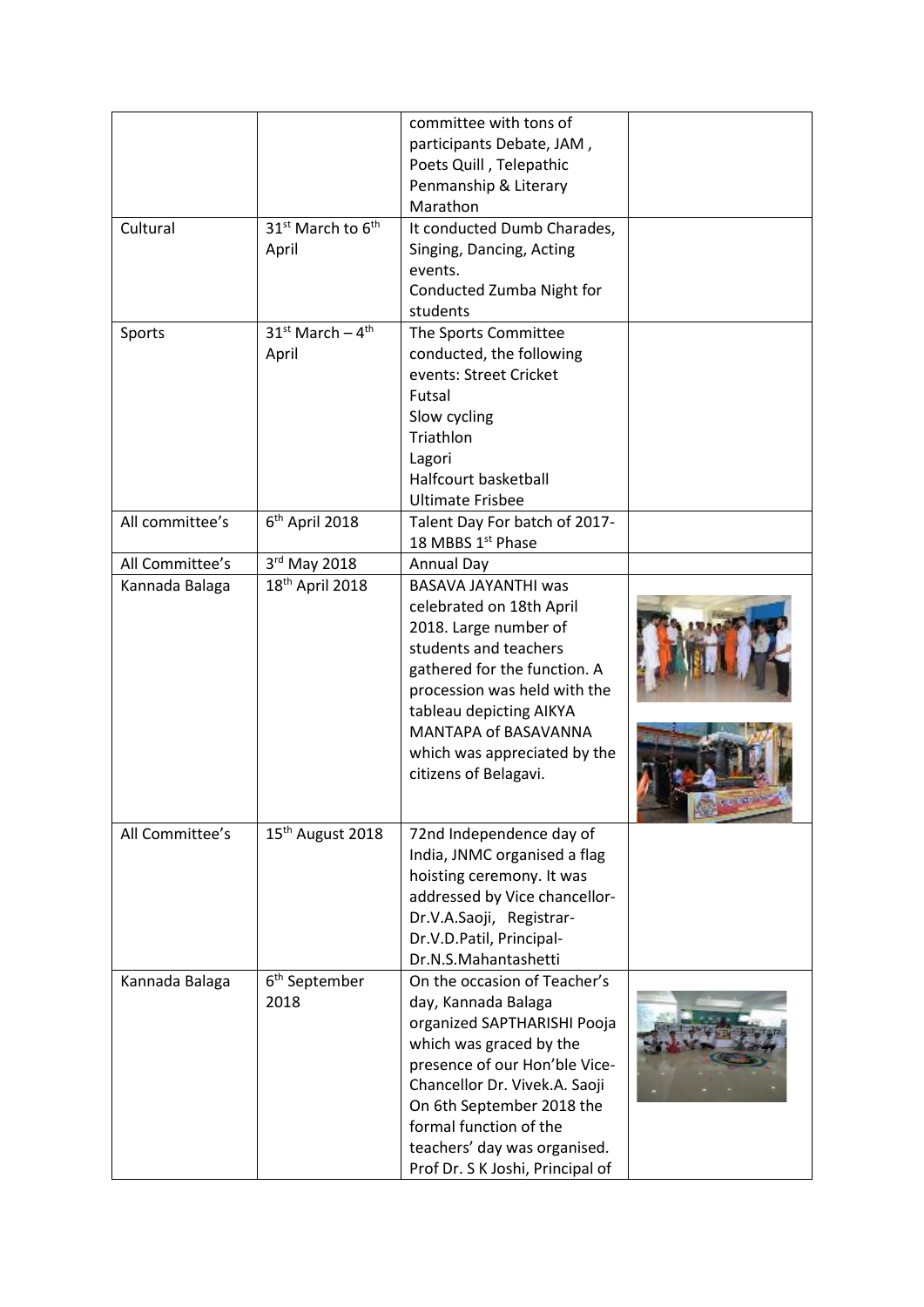|                 |                                    | SDM medical college<br>Dharwad was our Chief Guest.<br>On behalf of Kannada Balaga<br>KAHER, the Best teachers of<br>JN Medical College were<br>felicitated followed by book<br>release written by Dr. Avinash<br>Kavi and our own student Dr.<br><b>BT</b> Chetan. |  |
|-----------------|------------------------------------|---------------------------------------------------------------------------------------------------------------------------------------------------------------------------------------------------------------------------------------------------------------------|--|
| All Committee's | 6 <sup>th</sup> September<br>2018  | Teacher's Day - UPODDHOT<br>Various events were<br>conducted through out the<br>week prior to teachers day,<br>beginning from 02/09/2018 to<br>06/09/2018                                                                                                           |  |
| All Committee's | 13 <sup>th</sup> September<br>2018 | Sthapana of Lord Ganesha<br>was done in Shivalay temple<br>and ladies hostel. Puja was<br>organized and was presided<br>by Dr. Vivek Saoji, Dr. V.D. Patil<br>,Dr.(Mrs)N.S.Mahantashetti.<br>Students took part and have<br>attended aarti everyday                 |  |
| All Committee's | 15 <sup>th</sup> October 2018      | On account of Dussehra,<br>navrathri festival, the council<br>has organised Dandiya night<br>for the students as a part of<br>celebrations                                                                                                                          |  |
| Kannada Balaga  | 1 <sup>st</sup> November<br>2018   | Kannada Rajyotsava<br>. A Procession was carried<br>along with the tableau on the<br>theme "Organ Donation and<br>Body Donation".                                                                                                                                   |  |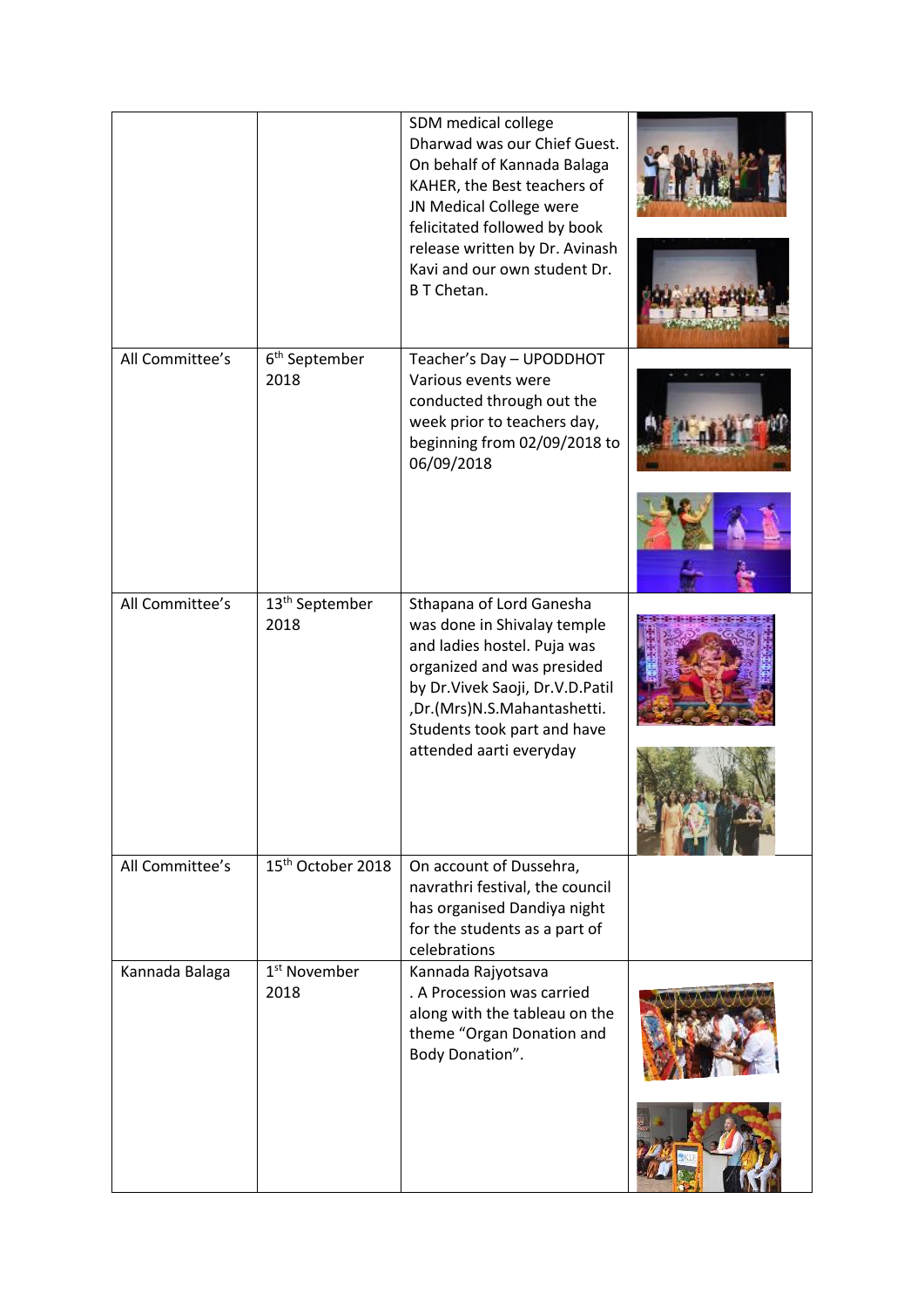| <b>NSS Committee</b> | 19/02/2018 to<br>25/02/2018 | <b>NSS Annual Special</b><br>Camp High school in<br>Bassapur.<br>Pulse Polio                                    | <b>Breast Feeding-</b> |
|----------------------|-----------------------------|-----------------------------------------------------------------------------------------------------------------|------------------------|
|                      | 11/03/2018                  | Camp, Ashok nagar<br>UHC & Rukmini nagar<br>UHC, Belagavi.<br>World TB day                                      |                        |
|                      | 24/03/2018                  | awareness day rally,<br>Ranichanamma circle<br>to KLE auditorium.                                               |                        |
|                      | 17/03/18 to<br>22/03/18     | <b>VTU NSS National</b><br><b>Integration Camp</b><br>Visvesvaraya<br>Techonological                            |                        |
|                      | 07/04/2018                  | university, Belagavi<br>World Health<br>Day, Pathology<br>Lecture Hall, JNMC,<br>Belagavi.                      | Cast Vote              |
|                      | 27/04/2018                  | Water pot for birds<br>, JNMC campus,<br>Belagavi.                                                              |                        |
|                      | 28/04/2018                  | <b>Blood Donatation</b><br>camp .KLES Dr.<br>Prabhakar Kore<br>Hospital & MRC -<br>Transfusion                  |                        |
|                      |                             | department<br><b>World Gardening Day</b><br>, JNMC Campus,                                                      |                        |
|                      | 30 / 04 / 2018              | Belagavi.<br>Awareness about                                                                                    |                        |
|                      | 02/05/2018                  | elections and its<br>process by ZP<br>officer, Anatomy<br>lecture hall, JNMC,<br>Belagavi.                      |                        |
|                      | 04/05/2018                  | Election promotions,<br>JNMC, Belagavi.<br>Awareness about                                                      | International Yoga Day |
|                      | 08/05/2018                  | elections and its<br>process by team JOIN<br><b>MISSION # BELAGAVI</b><br>VOTES 100%, KLE Dr.<br>Prabhakar Kore |                        |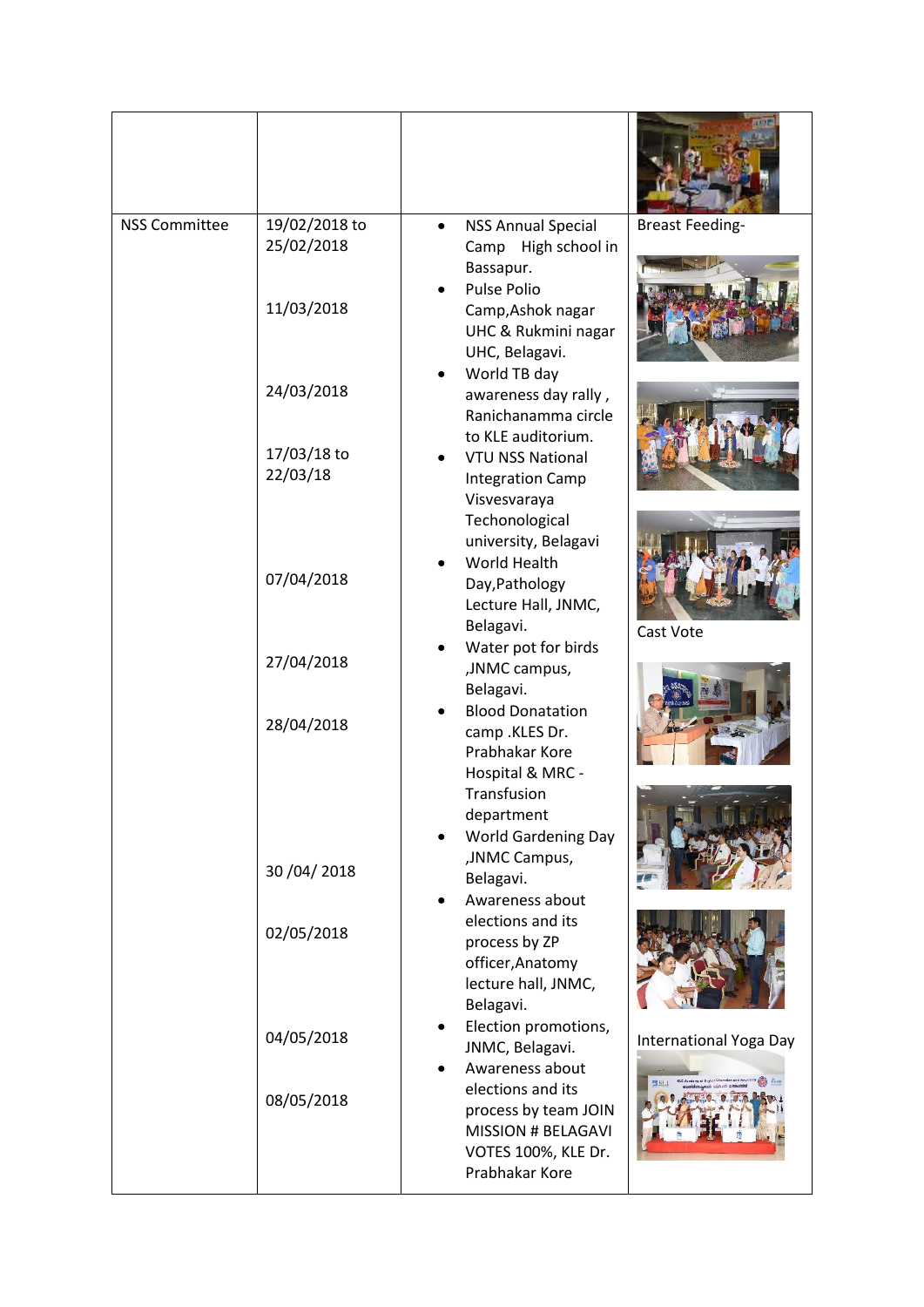|            | Hospital & MRC,                                                                                                                        |                                      |
|------------|----------------------------------------------------------------------------------------------------------------------------------------|--------------------------------------|
| 24/05/2018 | Belagavi.<br>Swachh bharath<br>awareness by placing<br>pluck cards<br>Boys<br>and girls hostels and<br>in JNMC campus,<br>Belagavi.    | <b>National Constituition</b><br>Day |
| 26/05/2018 | <b>Blood Donatation</b><br>camp, KLES Dr. P.K.<br>Hospital & MRC -<br>Transfusion                                                      |                                      |
| 29/05/2018 | Department.<br><b>Poster Presentation</b><br>Competition on<br>account of World no<br><b>Tobacco DayAnatomy</b><br>lecture hall, JNMC, |                                      |
| 31/05/2018 | Belagavi.<br>World NO Tobacco<br>Day talk and poster<br>display, K.L.E. Dr.P.K.<br>Hospital & MRC,                                     | Camp                                 |
| 02/06/2018 | Belagavi.<br>World NO Tobacco<br>Day Awarness talk,<br>Siddhrameshwar, PU<br>college, Belagavi.                                        |                                      |
| 09/06/2018 | Environment day,<br>Ashok nagar,<br>Belagavi.<br>Malaria awareness                                                                     |                                      |
| 12/06/2018 | rally, Rukmininagar,<br>Belagavi.<br><b>Blood Donor's</b>                                                                              |                                      |
| 14/06/2018 | Day, K.L.E. Dr. P.K.<br>Hospital & MRC,<br>Belagavi.                                                                                   |                                      |
| 21/06/2018 | <b>International Yoga</b><br>Day, K.L.E. Centenary<br>Convention Centre,<br>Belagavi.                                                  |                                      |
| 25/06/2018 | Saplings plantation, In<br>٠<br>JNMC campus,<br>Belagavi.<br>Awareness on Self                                                         |                                      |
| 17/07/2018 | defence and good<br>touch and bad touch,<br>Shaik School,<br>Belagavi.                                                                 |                                      |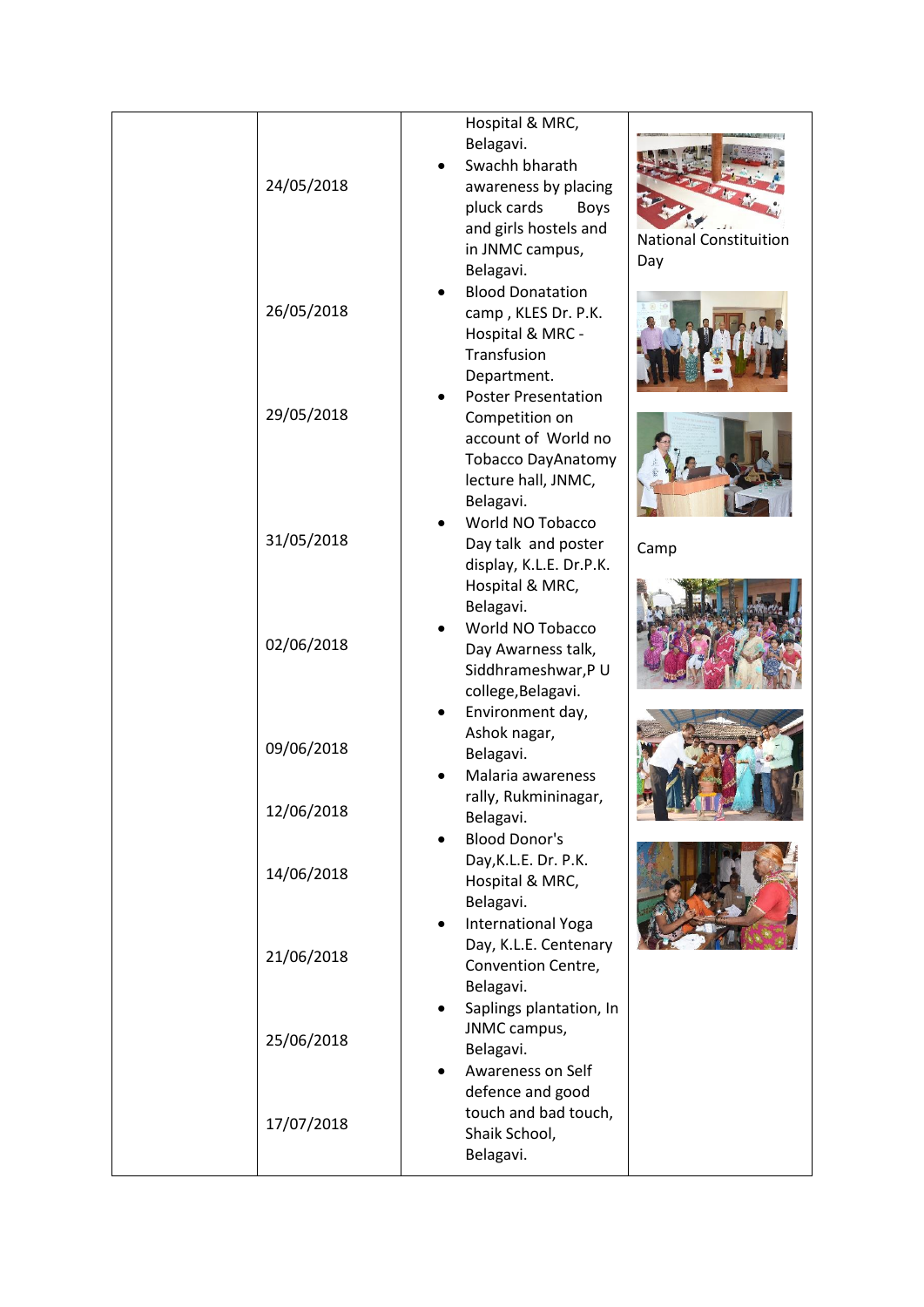| 19/07/2018<br>28/07/2018 | Awareness on Self<br>$\bullet$<br>defence and good<br>touch and bad touch<br>Sarakari Hiriya<br>Prathamika Shaale,<br>Vantamuri .<br>Blood Donor's Day,<br>٠<br>K.L.E Dr. P.K. Hospital<br>& MRC, Belagavi.<br>K.L.E foundation day<br>Medical camp,<br>Ankali. |
|--------------------------|-----------------------------------------------------------------------------------------------------------------------------------------------------------------------------------------------------------------------------------------------------------------|
| 01/08/2018               |                                                                                                                                                                                                                                                                 |
| 01/08/2018               | Health camp,<br>Bailhongal.                                                                                                                                                                                                                                     |
|                          | Eye check up Health                                                                                                                                                                                                                                             |
| 01/08/2018               | camp<br>Gokak.                                                                                                                                                                                                                                                  |
| 02/08/2018               | <b>Breast feeding</b><br>awareness programe,<br>Ashok nagar,                                                                                                                                                                                                    |
| 01/08/2018               | Belagavi.<br>Swachhata Pakhwara<br>oath<br>Anatomy<br>Lecture Hall, JNMC,<br>Belagavi.                                                                                                                                                                          |
| 02/08/2018               | Swachhata Pakhwara,<br>$\bullet$<br>Area cleaned:<br>Mujawar Arcade,<br>Belagavi.                                                                                                                                                                               |
| 03/08/2018               | Swachhata Pakhwara,<br>$\bullet$<br>Area cleaned: Around<br>KLE Dr. P.K. Hospital<br>to JNMC, Belagavi.                                                                                                                                                         |
| 04/08/2018               | Swachhata Pakhwara,<br>$\bullet$<br>Area cleaned: KPTCL<br>Quarters, Belagavi.                                                                                                                                                                                  |
| 06/08/2018               | Swachhata Pakhwara,<br><b>Adopted Village</b><br>Vantamuri, Belagavi.                                                                                                                                                                                           |
| 07/08/2018               | Swachhata Pakhwara<br>Cleaning and Rally,<br>Rukmini Nagar,<br>Belagavi.                                                                                                                                                                                        |
| 08/08/2018               | Swachhata Pakhwara<br>Cleaning and Rally,<br>Khanapur Railway<br>Station.                                                                                                                                                                                       |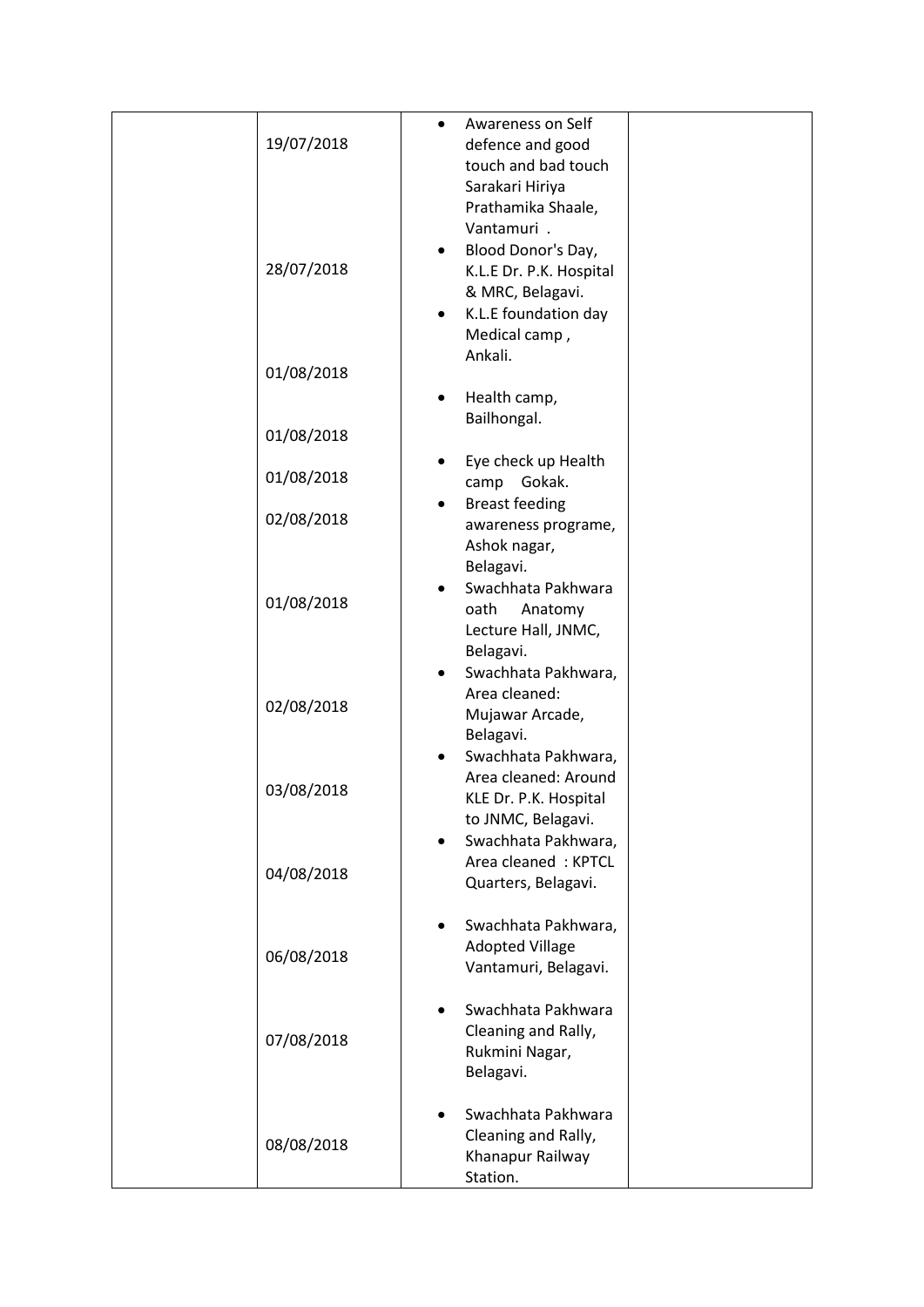| 09/08/2018<br>15/08/2018 | Swachhata Pakhwara<br>Cleaning<br>Archeological Site:<br>RajhamsaGad, Yellur<br>Fort, Belagavi.<br>Independence day<br>$\bullet$<br>and declaring the<br>campus as clean<br>campus In front of<br>Nehru Statue - JNMC, |                                                   |
|--------------------------|------------------------------------------------------------------------------------------------------------------------------------------------------------------------------------------------------------------------|---------------------------------------------------|
| 17/08/2018<br>19/08/2018 | Belagavi.<br><b>Breast feeding</b><br>٠<br>K.L.E<br>awareness<br>Dr. P.K. Hospital &<br>MRC, Belagavi.<br>Kerala floods resque<br>٠<br>program KAHER                                                                   |                                                   |
| 22/08/2018               | Belagavi.<br>Konagu floods resque<br>٠<br>program KAHER JNMC<br>campus, Belagavi.<br>Sadbhavana /<br>$\bullet$                                                                                                         |                                                   |
| 29/08/2018               | pledge Anatomy<br>lecture hall, JNMC,<br>Belagavi.                                                                                                                                                                     |                                                   |
| 17/09/2018               | Child nutrition<br>Ashok<br>awareness<br>nagar UHC, Belagavi.<br>Deafness detection<br>and balance                                                                                                                     |                                                   |
| 19/09/2018               | awareness week,<br>K.L.E Dr. P.K. Hospital<br>& MRC, Belagavi.                                                                                                                                                         |                                                   |
| 28/04/18                 | <b>Blood Donation camp</b><br>KLES Dr.<br>Prabhakar Kore<br>Hospital & MRC,<br>Belagavi.28/04/18<br>37 volunteers                                                                                                      | <b>Blood donation</b><br>april                    |
| 26/05/18                 | <b>Blood Donation camp</b><br>KLES Dr.<br>Prabhakar Kore<br>Hospital & MRC,<br>Belagavi.26/05/18,10<br>volunteers donated<br>blood                                                                                     | may                                               |
|                          | 01/06/18                                                                                                                                                                                                               | JNMC campus,<br>communal harmony<br>donated blood |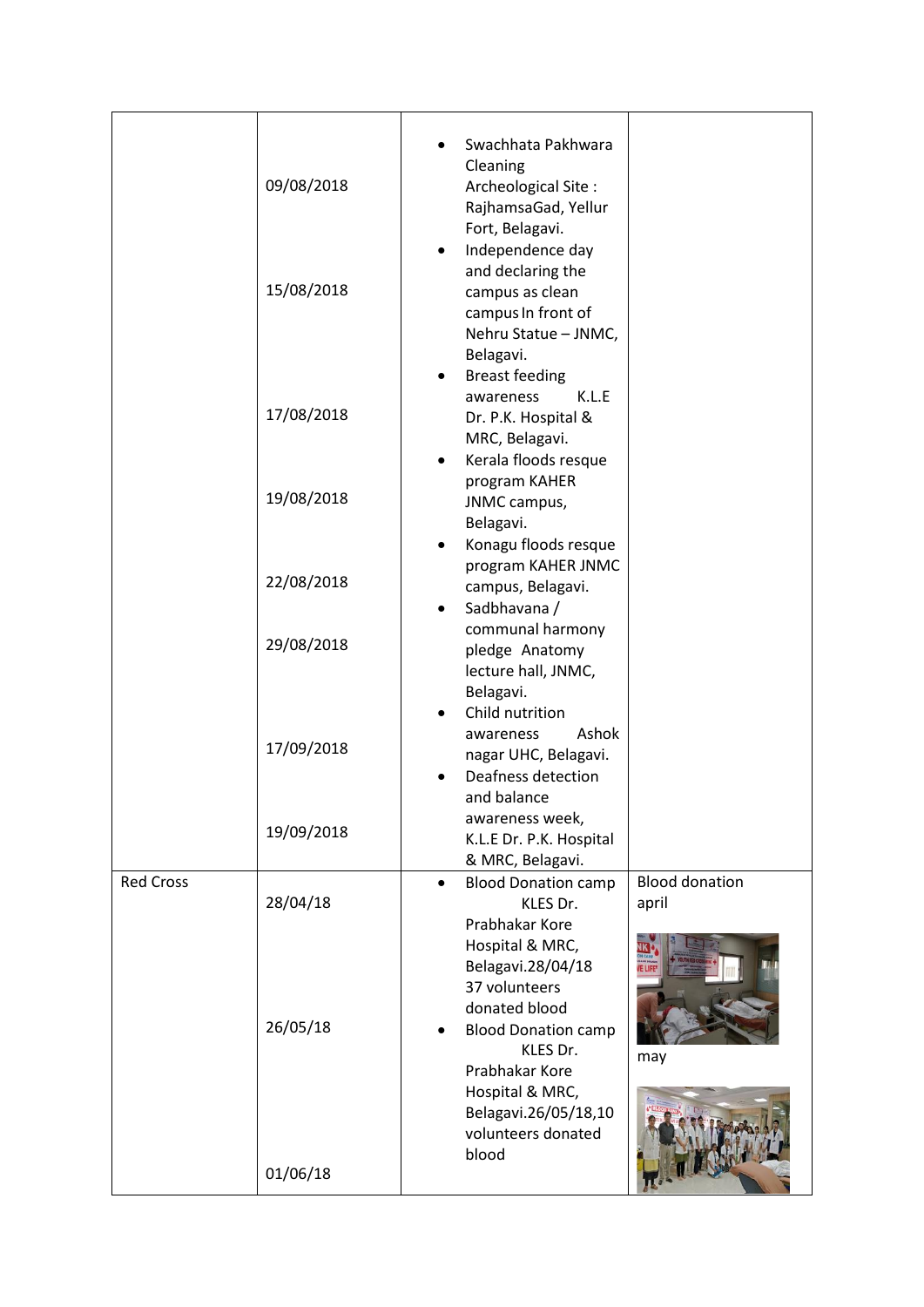|          | World No Tobacco          | Tobacco day                  |
|----------|---------------------------|------------------------------|
|          | Day, Siddarameshwara      |                              |
|          | college, Belagavi.,       |                              |
|          | 01/06/18, Guest           |                              |
|          | lecture by 2              |                              |
| 07/06/18 | volunteers                |                              |
|          |                           | Population day               |
|          | <b>World Environment</b>  |                              |
|          | St. Joseph<br>Day         |                              |
|          | school, Camp,             |                              |
|          | Belagavi. 07/06/18,       |                              |
|          | 30 Saplings planted       |                              |
|          | by volunteers             |                              |
| 07/06/18 | <b>World Environment</b>  | Health camp                  |
|          | Day<br>Kinaye             |                              |
|          | PHC.,07/06/18 10          |                              |
|          | saplings planted by       |                              |
| 14/06/18 | volunteers                |                              |
|          | <b>World Blood Donors</b> |                              |
|          | KLES Dr.<br>Day           |                              |
|          | Prabhakar Kore            | Breastfeeding camp           |
|          | Hospital & MRC,           |                              |
|          | Belagavi.14/06/18,35      |                              |
|          | volunteers donated        |                              |
| 11/07/18 | blood                     |                              |
|          | <b>World Population</b>   |                              |
|          | Day, Ashok Nagar          |                              |
|          |                           | <b>Blood donation august</b> |
|          | UHC, Belagavi.,           |                              |
|          | 11/07/18, Guest           |                              |
|          | lecture by 2              |                              |
|          | volunteers and Dr.        |                              |
| 12/07/18 | Avinash kavi              |                              |
|          | <b>World Population</b>   |                              |
|          | Day, Sarswati PU          | Kerala donation              |
|          | College, Belagavi.        |                              |
|          | 12/07/18<br>Guest         |                              |
|          | lecture by Dr.Avinash     |                              |
|          | kavi                      |                              |
| 26/07/18 | <b>Blood Donation</b>     |                              |
|          | camp, KLES Dr.            | Awareness programs           |
|          | Prabhakar Kore            | Diarrhoea                    |
|          | Hospital & MRC,           |                              |
|          | Belagavi., 26/07/18, 5    |                              |
|          | volunteers donated        |                              |
|          | blood                     |                              |
| 01/08/18 | <b>Annual Free Health</b> |                              |
|          | Bailhongal,<br>Camp       | <b>RTA</b>                   |
|          | Gokak, Ankli.,            |                              |
|          | 01/08/18, 2,000           |                              |
|          | patients availed the      |                              |
|          | services                  |                              |
| 02/08/18 |                           |                              |
|          |                           |                              |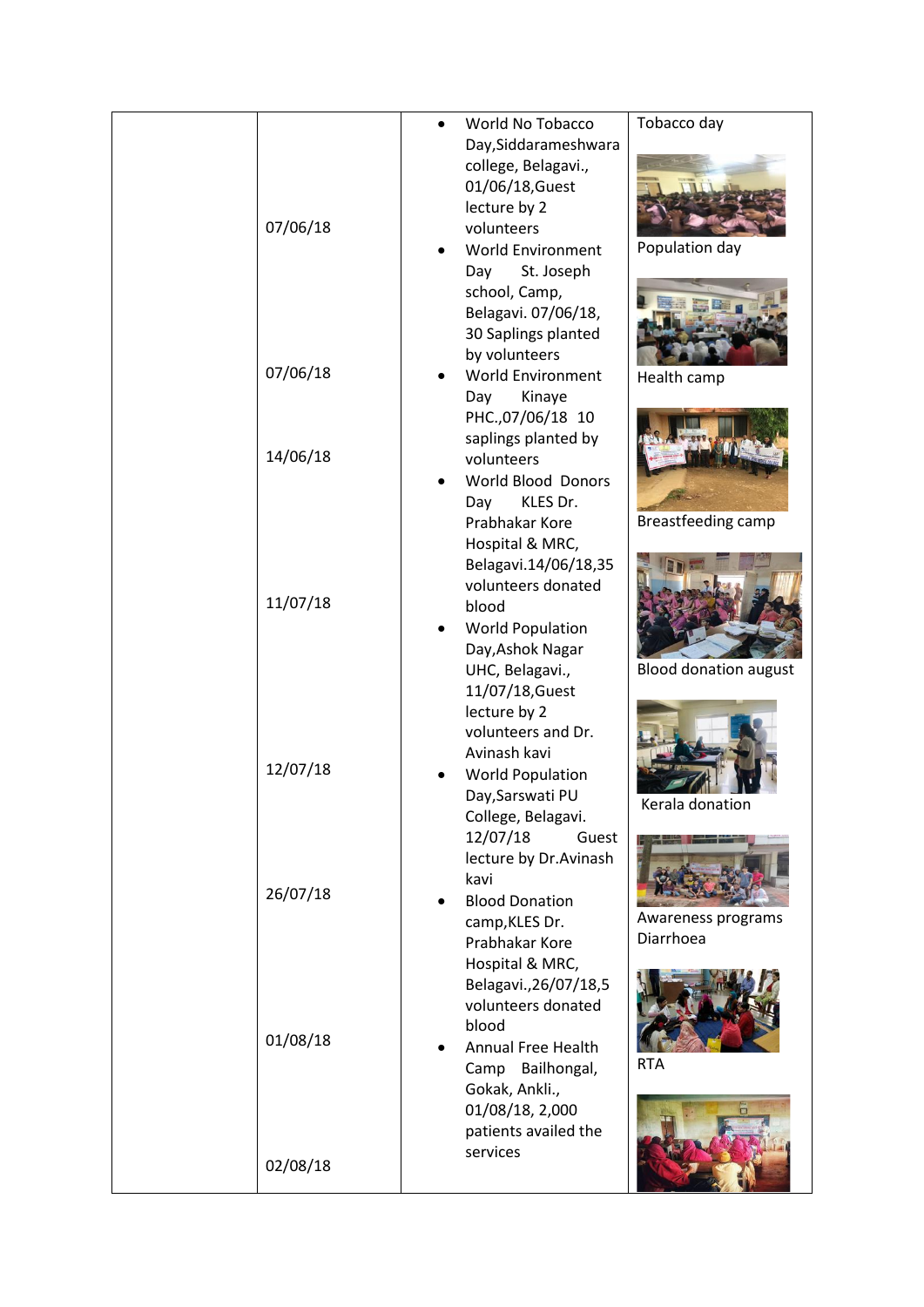|          | <b>World Breastfeeding</b> | Empathy                      |
|----------|----------------------------|------------------------------|
|          | Awareness Campaign         |                              |
|          | Ashok Nagar PHC,           |                              |
|          | Belagavi., 02/08/18,       |                              |
|          | Guest lecture by 2         |                              |
| 17/08/18 | volunteers and Dr.         |                              |
|          | Avinash kavi               |                              |
|          |                            | <b>Nutrition awareness</b>   |
|          | <b>World Breastfeeding</b> |                              |
|          | Awareness Campaign,        |                              |
|          | <b>KLES Dr. Prabhakar</b>  |                              |
|          | Kore Hospital & MRC,       |                              |
|          | Belagavi.,                 |                              |
|          | 17/08/18,10                |                              |
| 26/08/18 | volunteers                 | 1 <sup>st</sup> AID workshop |
|          |                            |                              |
|          | participated               |                              |
|          | <b>Blood Donation</b>      |                              |
|          | camp, KLES Dr.             |                              |
|          | Prabhakar Kore             |                              |
|          | Hospital & MRC,            |                              |
|          | Belagavi., 26/08/18, 5     | October blood                |
| 23/08/18 | volunteers donated         | donation                     |
|          | blood                      |                              |
|          | Kerala Flood Relief        |                              |
|          |                            |                              |
|          | Camp JNMC,                 |                              |
|          | Belagavi, 23/08/18,        |                              |
|          | 79 boxes of essential      |                              |
| 27/08/18 | items collected            |                              |
|          | Pradhana Mantri            |                              |
|          | Suraksha Martutva          | Mins after disaster          |
|          | Abhiyan Program,           |                              |
|          | Ashok Nagar UHC,           |                              |
|          | Belagavi., 27/08/18,       |                              |
|          | Guest lecture by 2         |                              |
|          | volunteers and Dr.         | <b>Breast Cancer</b>         |
| 28/08/18 | Avinash kavi               |                              |
|          |                            | awareness                    |
|          | ARI AND DIARRHOEA          |                              |
|          | AWARENESS                  |                              |
|          | Ashok<br>PROGRAM           |                              |
|          | Nagar UHC, Belagavi.,      |                              |
|          | 28/08/18<br>Guest          | Prostate cancer              |
|          | lecture by 2               | awareness                    |
| 29/08/18 | volunteers                 |                              |
|          | <b>ROAD TRAFFIC</b>        |                              |
|          | <b>ACCIDENT</b>            |                              |
|          | AWARENESS                  |                              |
|          |                            |                              |
|          | PROGRAM<br>Ashok           |                              |
|          | Nagar UHC, Belagavi.,      | Free health check up         |
|          | 29/08/18, Guest            |                              |
|          | lecture by 2               |                              |
| 01/09/18 | volunteers                 |                              |
|          |                            |                              |